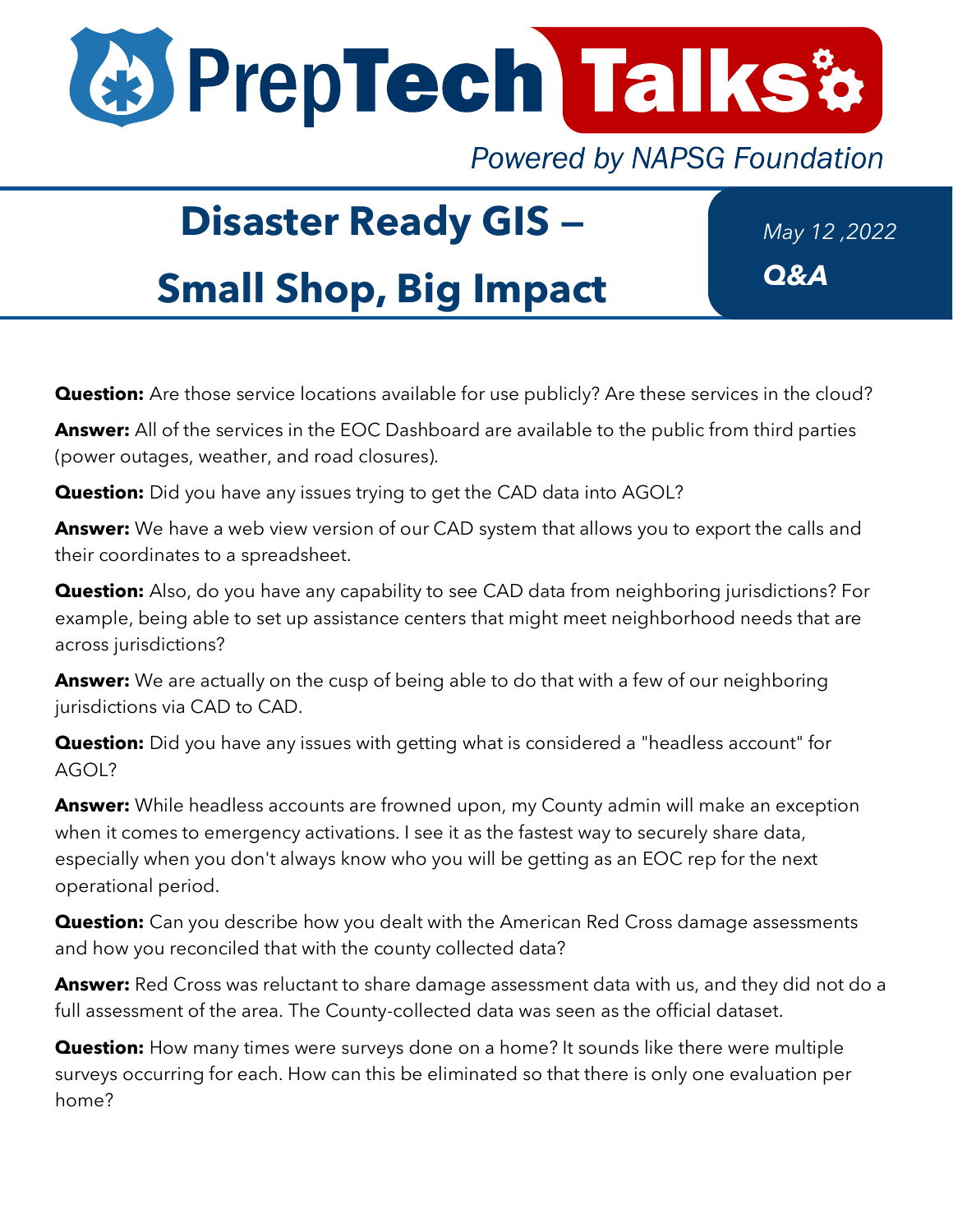**Answer:** That was a frustration from our end and confusing to homeowners when they saw four different group come do surveys. Determining a better plan for initial damage assessment that reduces duplication it something that came up during our hotwash.

**Question:** Could these service links be made available to a trusted partner such as the All-Hazards Consortium that works with private sector utilities, food, fuel, transportation, medical supply sectors?

**Answer:** I'm not sure which service links you are interested in. Please feel free to email me at fd009644@aacounty.org and I'll send you what I can.

**Question:** How were you able to get access to the GIC photos and imagery?

**Answer:** This will be answered a bit further in the presentation. Short answer is -- sign up to receive notifications for when we collect at https://gic.org/disaster-response. For access to services when we fly, reach out to me at richard.butgereit@gic.org.

**Question:** Did you just request it, or did you have to set up an account with GIC?

**Answer:** During our event, we had someone from the State send us the information. We weren't aware of GIC at the time.

**Question:** Also, how did you address the public assistance component of damage assessment, or was this primarily an individual assistance event?

**Answer:** I don't think we met the threshold for any assistance, even when we combined with the City of Annapolis.

**Question:** How does a State Agency enter into MOU with the Civil Air Patrol? How does the Civil Air Patrol prioritize requests during a wide-spread incident?

**Answer:** A specific state entity can enter into an MOU with CAP by contacting the National Operations Center. You can visit gocivilairpatrol.com to get that contact info. We are a nationwide and scalable entity and can meet most needs. We do however have a priority, under our regulations, to support the Air Force and DoD first and other fed agencies and then the states. Most of the time, those are all the same.



Source: Anne Arundel County, MD OEM and Civil Air Patrol Source: GIC/Vexel